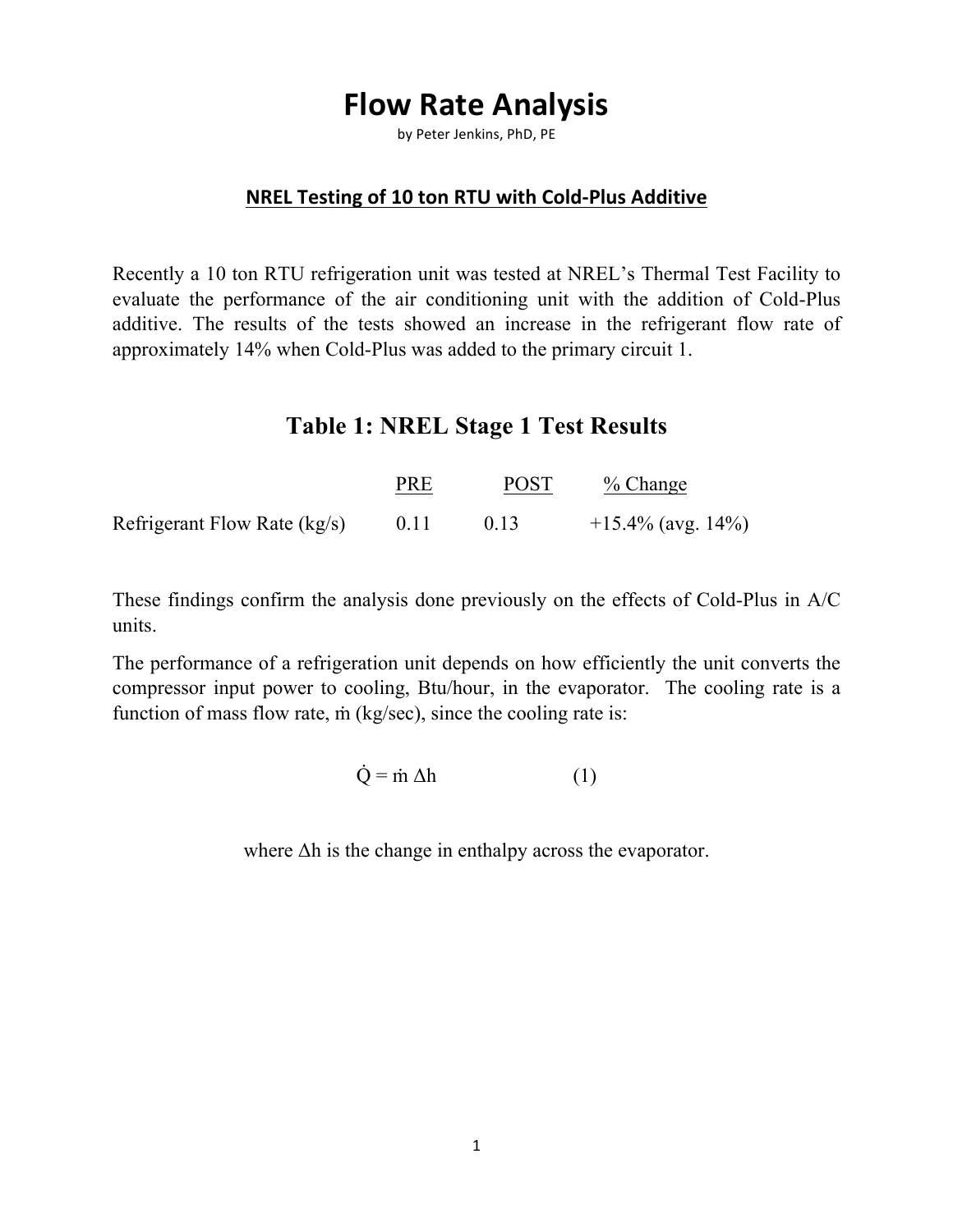## **Table 2:**

|                    |                     |                        |                     | Stage 1 |                     |           |         |                    |  |
|--------------------|---------------------|------------------------|---------------------|---------|---------------------|-----------|---------|--------------------|--|
|                    | MA DB 75 ; MA WB 67 |                        | MA DB 80F; MA WB 67 |         |                     |           |         |                    |  |
|                    | OA DB 95F           |                        | OA DB 85F           |         |                     | OA DB 95F |         |                    |  |
|                    | Pre                 | Post                   |                     | Pre     | Post                |           | Pre     | Post               |  |
|                    | 6-Apr               | 11-May                 |                     | 7-Mar   | 10-May              |           | 7-Apr   | $10-May$           |  |
| P1(kPa)            | 1156.03             | 1109.04                |                     | 1124.66 | 1113.89             |           | 1152.95 | 1147.29            |  |
| T <sub>1</sub> ©   | 20.49               | 22.48                  |                     | 21.24   | 22.37               |           | 20.7    | 21.5               |  |
| $h1$ (kJ/kg)       | 293                 | 296                    |                     | 294     | 296                 |           | 293     | 294                |  |
| $P3$ (kPa)         | 2639                | 2593.56                |                     | 2335.48 | 2311.9              |           | 2637.8  | 2604.29            |  |
| T3 ©               | 40.94               | 40.57                  |                     | 35.64   | 35.41               |           | 40.96   | 40.56              |  |
| $h3=h4$            | 126                 | 126                    |                     | 117     | 116                 |           | 126     | 126                |  |
| m (kg/s)           | 0.11                | 0.12                   |                     | 0.11    | 0.13                |           | 0.11    | 0.13               |  |
| $Q = m(h1-h4)$     | 18.59               | 20.4                   |                     | 19.47   | 23.4                |           | 18.37   | 21.84              |  |
| Power(kW)          | 5.18                | 5.132                  |                     | 4.778   | 4.744               |           | 5.192   | 5.13               |  |
| $EER=Q/P$          | 12.1                | 13.56                  |                     | 13.9    | 16.724              |           | 12.07   | 14.53              |  |
| Percent change (%) |                     | 10.8 % increase in EER |                     |         | 16.89% increase EER |           |         | 16.9% increase EER |  |

#### **Change in EER using Cold-Plus Additive from NREL Stage 1 Test Results**

Table 2 shows an average 14.86% increase in EER after the additive is used. The Post EER values increase because of the increase in the cooling rate of the refrigerator  $(Q)$ , as shown in Equation 1, with little change in the total input power.

When the mass flow rate increases, the cooling rate will increase providing more refrigeration to the unit. As shown in Table 1 (see previous page), the NREL tests showed that by adding the Cold-Plus additive to the 410A refrigerant, the flow rate increased by approximately 14% which would then increase the cooling rate for the unit.

It is known that a refrigerant typically exhibits substantial lubricating properties. Removing oil fouling and the resultant improvement in heat transfer in the evaporator are other aspects of improving efficiency in A/C and refrigeration units. Cold-Plus is a patent-pending polymer that permanently bonds to all metal surfaces within the system and provides benefits other than the removal of oil fouling.

The addition of the polymer allows the flow of the refrigerant to occur with less flow friction resistance which results in an improved performance of the evaporator coils and reduced power consumption by the unit. Additional benefits of friction reduction occur throughout the system. The molecular structure of the polymer provides friction reduction within the compressor, particularly within reciprocating compressors. This friction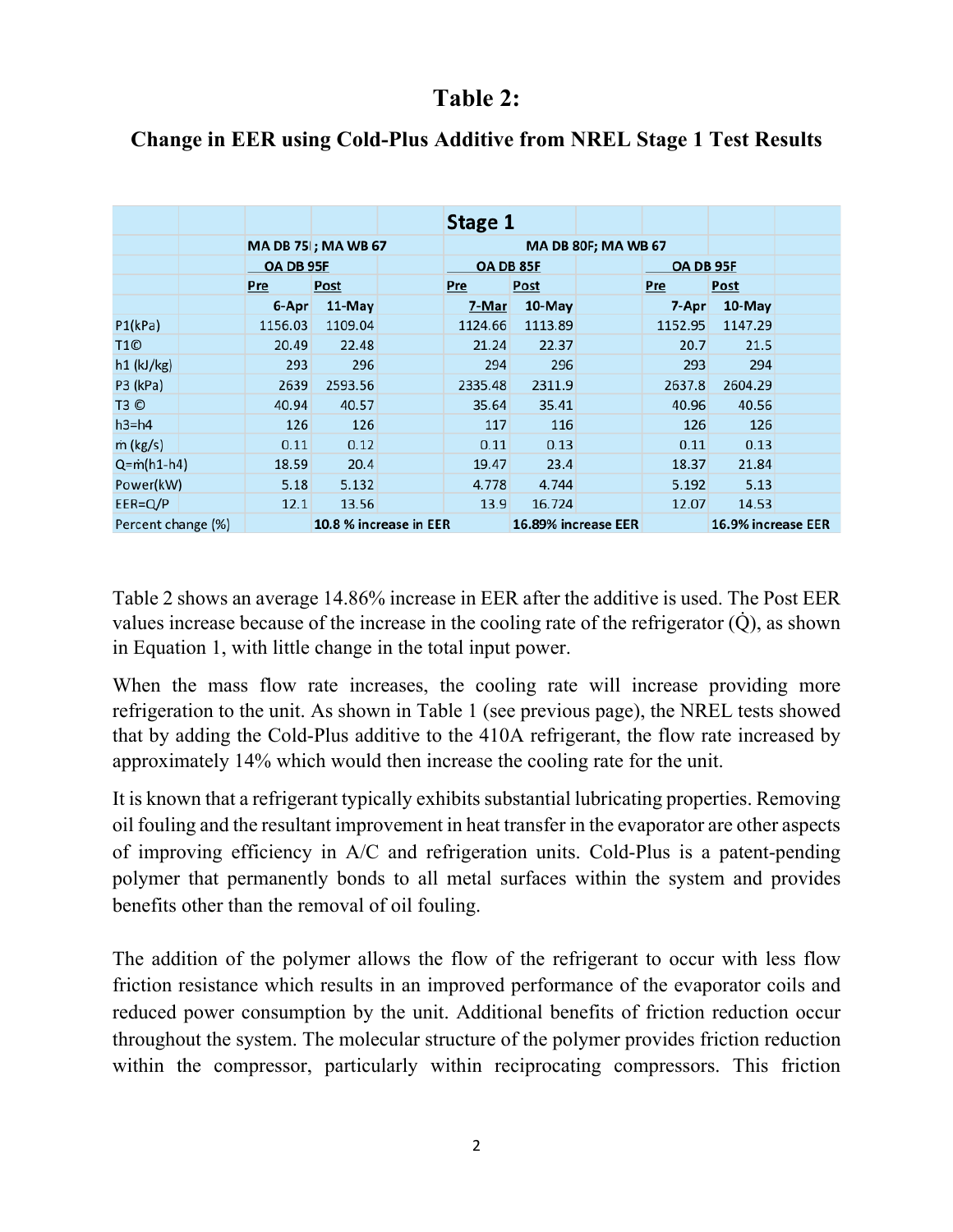reduction shows in the reduced power for the compressor during the first minute of operation and throughout the life of the system.

The reduction in flow friction results because of the increased refrigerant flow velocity and Reynolds Number (Re) that occurs with the addition of the additive to the refrigerant. As shown in the Moody Diagram (Figure 1) the friction factor, f, decreases with increased Reynolds Number for both laminar and turbulent pipe flow. For turbulent flow in a smooth pipe, a 15% increase in the Reynolds Number of the refrigerant with polymer additive results in approximately a 25% reduction in flow friction. This decrease in friction results because of the interaction of the polymer with the flow of refrigerant. The addition of polymer solution in the flow of refrigerant dampens the turbulence next to the wall of the pipe and reduces the flow friction and reduces drag.

The reduction in drag as a result of an increase in Reynolds Number is significant for lower, laminar flows. These types of flows occur during startup and with the addition of the Cold-Plus additive, the friction drops significantly as shown in the left side of Figure 1. This will again provide significant reduction in the power required to start and operate the system.



**Figure 1 - Moody Diagram for Friction Factor for Pipes**